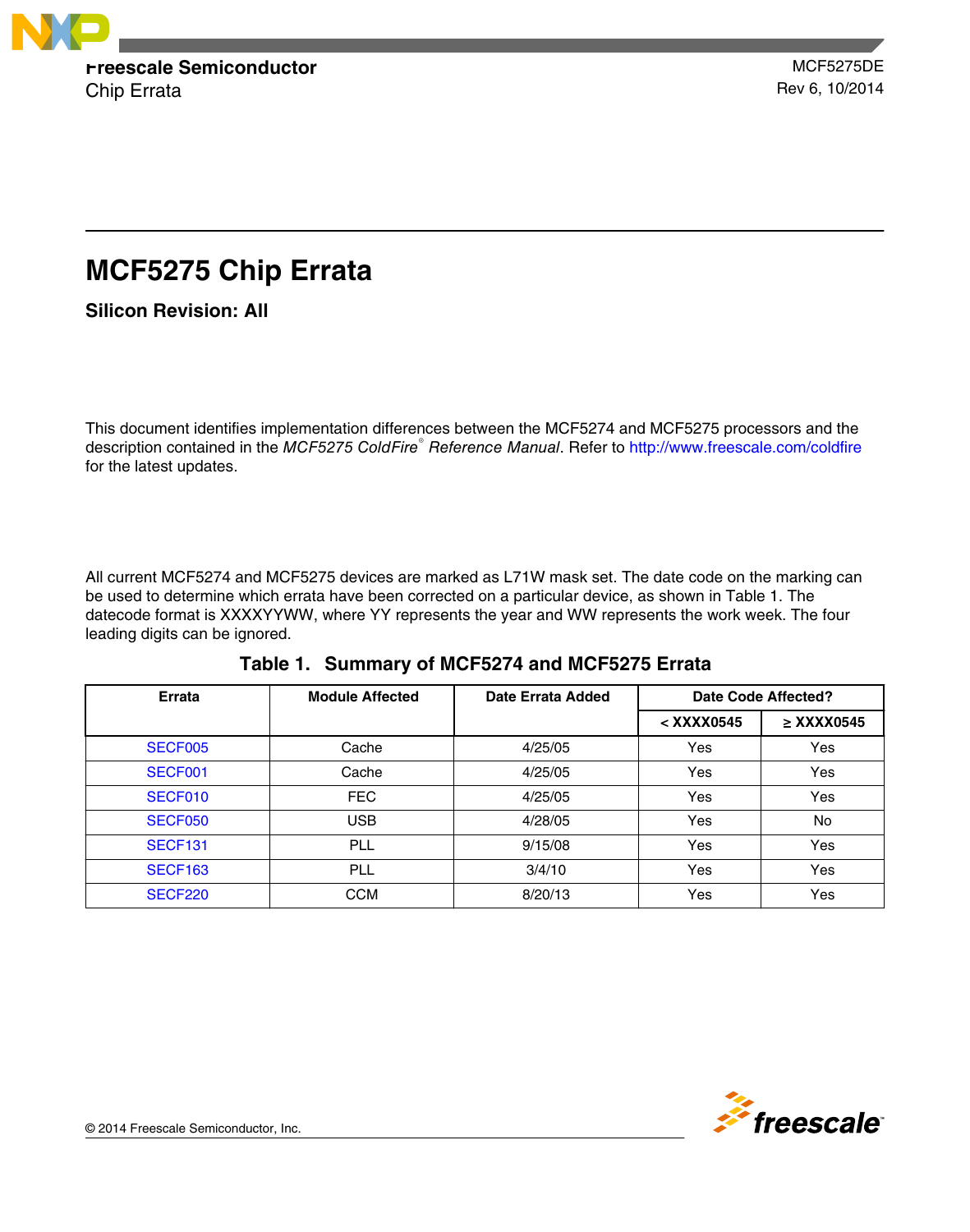<span id="page-1-0"></span>

The table below provides a revision history for this document.

| Rev. No. | Date   | <b>Substantive Changes</b>                                                                                                                                                                                    |  |
|----------|--------|---------------------------------------------------------------------------------------------------------------------------------------------------------------------------------------------------------------|--|
| 0        |        | Initial revision                                                                                                                                                                                              |  |
| 0.1      |        | Added SECF050                                                                                                                                                                                                 |  |
|          |        | Updated errata with new revision of silicon and added note regarding<br>errata that never existed.                                                                                                            |  |
| 2        | 9/2008 | Added SECF131                                                                                                                                                                                                 |  |
| 3        | 4/2010 | Added SECF163                                                                                                                                                                                                 |  |
| 4        | 6/2011 | • Updated fix plan for SECF163<br>• Corrected revision numbers in revision history table<br>• Removed SECF007 and SECF009 errata since they never affected<br>any versions of the MCF5274 and MCF5275 devices |  |
| 5        | 9/2013 | Added SECF220                                                                                                                                                                                                 |  |
| 6        | 9/2014 | Corrected Fix Plan for SECF163 removing duplicate entries.                                                                                                                                                    |  |

### **Table 2. Document Revision History**

## **SECF001: Incorrect Operation of Cache Freeze (CACR[CFRZ])**

**Errata type:** Silicon

**Affects:** Version 2 ColdFire Cache

**Description:** The cache on the V2 ColdFire core is controlled by the cache control register (CACR). When the CACR[CFRZ] bit is set, the cache freeze function is enabled and no valid cache array entry is displaced. However, this feature does not always work as specified, sometimes allowing valid lines to be displaced when CACR[CFRZ] is enabled.

> This does not cause any corrupted accesses. However, there could be cache misses for data that was originally loaded into the cache but was subsequently deallocated, even though the CACR[CFRZ] bit was set.

Also, incoherent cache states are possible when a frozen cache is cleared via the CACR[CINV] bit.

- **Workaround:** Unfreeze the cache by clearing CACR[CFRZ] when invalidating the cache using the CACR[CINV] bit
- **Workaround:** Use the internal SRAM to store critical code/data if the system cannot handle a potential cache miss
- **Fix plan:** Currently, there are no plans to fix this.

### **SECF005: Possible Cache Corruption After Clearing Cache (Setting CACR[CINV])**

**Errata type:** Silicon **Affects:** Version 2 ColdFire Cache **Description:** The cache on the V2 ColdFire core may function as either:

• a unified data and instruction cache

**MCF5275 Chip Errata, Rev 6, 10/2014**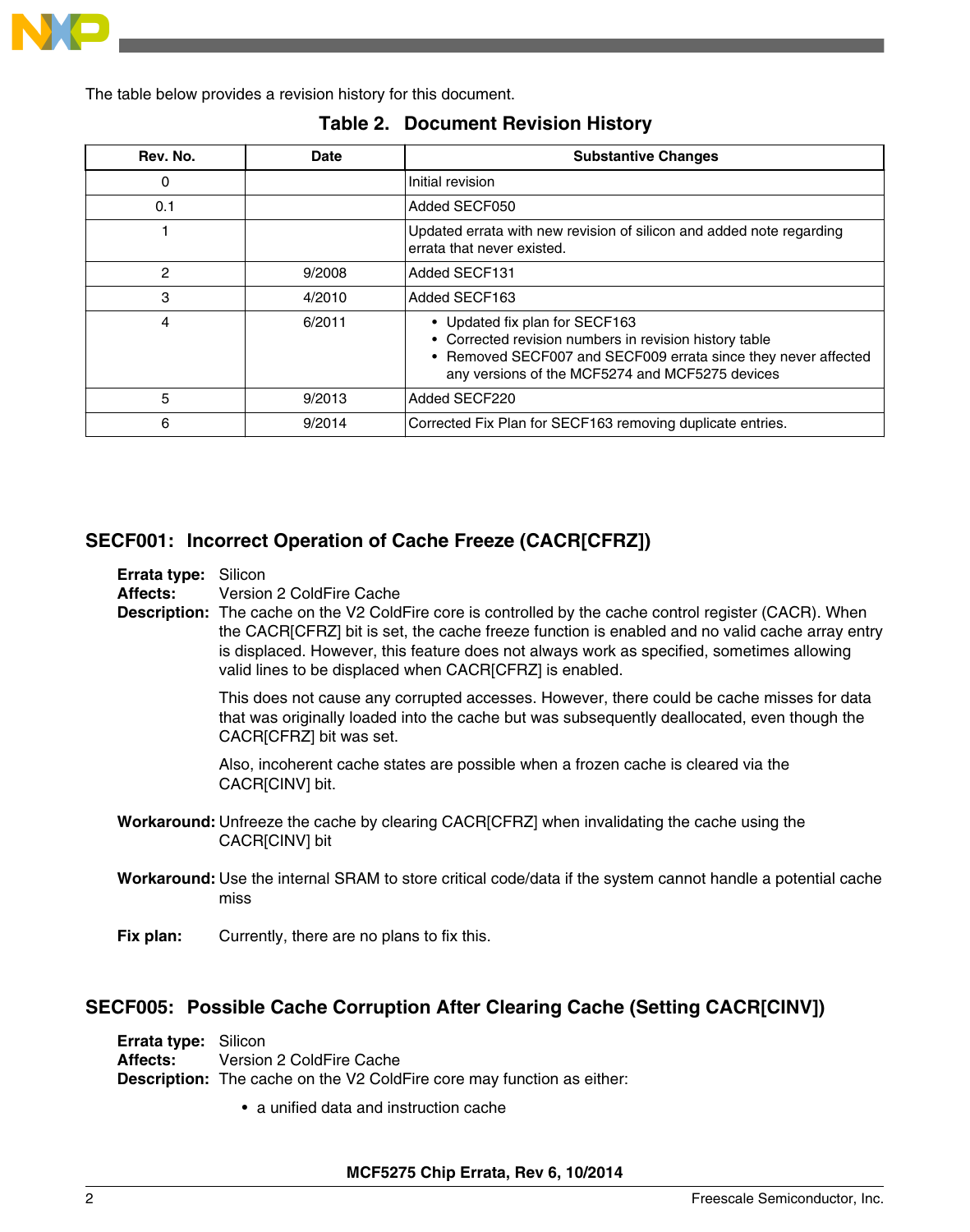<span id="page-2-0"></span>

- an instruction cache
- a data cache

The cache function and organization is controlled by the cache control register (CACR). The CACR[CINV] bit causes a cache clear. If the cache is configured as a unified cache and the CINV bit is set, the scope of the cache clear is controlled by two other bits in the CACR:

- CACR[INVI] invalidates instruction cache only
- CACR[INVD] invalidates data cache only

If a write to the CACR is performed to clear the cache (CACR[CINV] = 1) and only a partial clear is done (CACR[INVI] or CACR[INVD] set), then cache corruption may occur.

- **Workaround:** All loads of the CACR that perform a cache clear operation (CACR[CINV] set) should be followed immediately by a NOP instruction. This avoids the cache corruption problem.
- **Fix plan:** Currently, there are no plans to fix this.

### **SECF010: FEC Interrupts will not Trigger on Consecutive Transmit Frames**

| <b>Errata type: Silicon</b> |     |
|-----------------------------|-----|
| $A = 11 - 11$               | --^ |

- **Affects:** FEC
- **Description:** The late collision (LC), retry limit (RL), and underrun (UN) interrupts do not trigger on consecutive transmit frames. For example, if back-to-back frames cause a transmit underrun, only the first frame generates an underrun interrupt. No other underrun interrupts are generated until a frame is transmitted that does not underrun or the FEC is reset.
- **Workaround:** Because late collision, retry limit, and underrun errors are not directly correlated to a specific transmit frame, in most cases a workaround for this problem is not needed. If a workaround is required, there are two independent workarounds:
	- Ensure that a correct frame is transmitted after a late collision, retry limit, or underrun errors are detected.
	- Perform a soft reset of the FEC by setting ECR[RESET] when a late collision, retry limit, or underrun errors are detected.

**Fix plan:** Currently, there are no plans to fix this.

### **SECF050: Corruption of USB Descriptor RAM**

| Errata type: Silicon |                                                                                                              |
|----------------------|--------------------------------------------------------------------------------------------------------------|
| <b>Affects:</b>      | USB.                                                                                                         |
|                      | <b>Description:</b> The USB descriptor RAM stores standard data structures which are used by the USB host to |
|                      | allocate bandwidth and to determine how many and what kind of endpoints are available on                     |
|                      | the device. This data is returned to the USB host during a GET DESCRIPTOR request. After                     |
|                      | the device is connected to the host, it is possible for the descriptor RAM data to be corrupted.             |
|                      | This can cause the host to incorrectly respond to the device during the enumeration process.                 |

- **Workaround:** Use the same 48-MHz clock source for the USB\_CLK and the EXTAL signals and operate the processor in 1:1 PLL mode. Subsequently, the ColdFire core will run at 96 MHz and the system clock will be 48 MHz. The major drawback to this workaround is that you are not able to use DDR SDRAM memory (the DDR SDRAM runs out of spec at 48 MHz).
- **Fix plan:** Fixed on datecodes XX0545 and later.

#### **MCF5275 Chip Errata, Rev 6, 10/2014**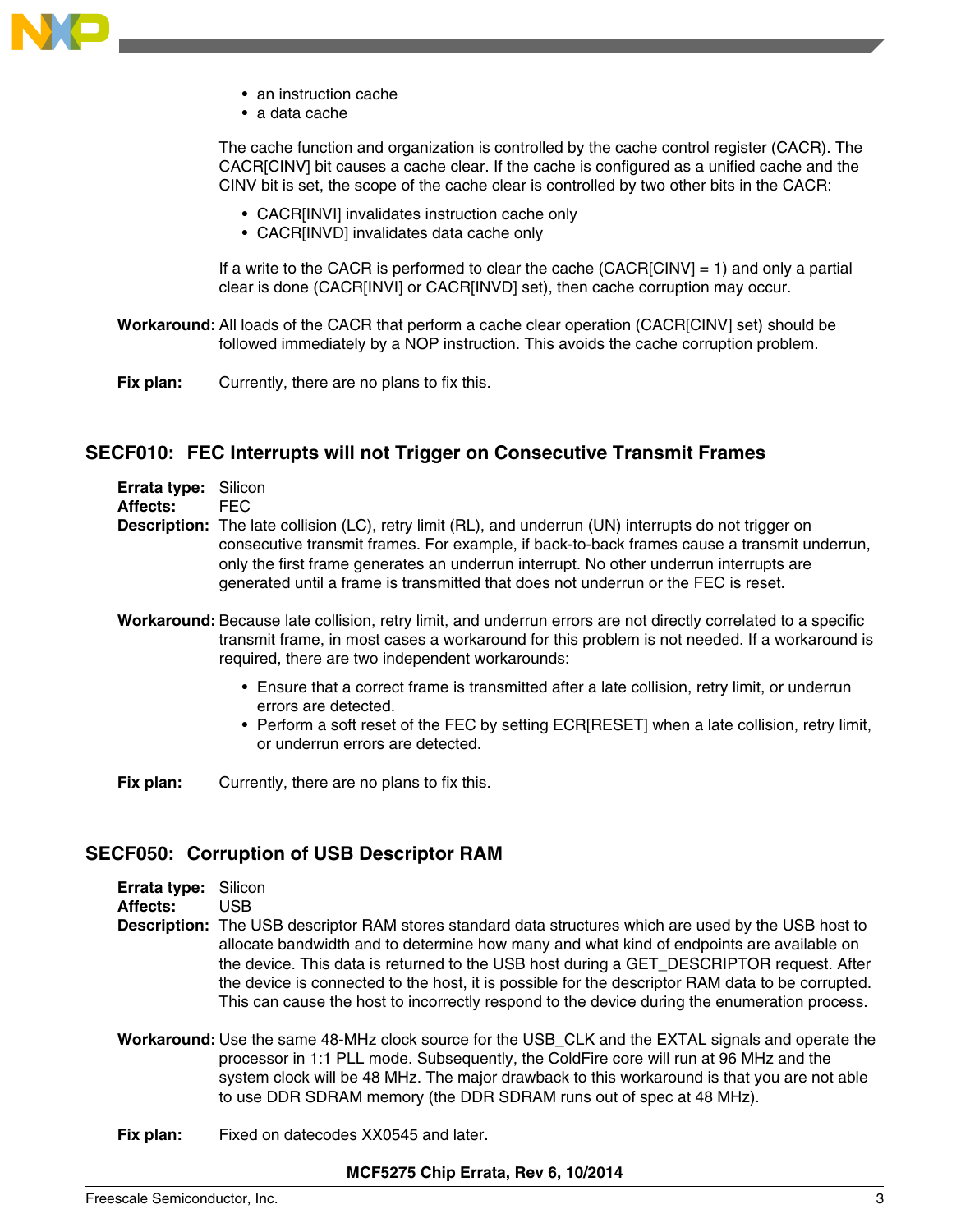<span id="page-3-0"></span>

# **SECF131: PLL Does Not Lock in Normal PLL Mode with External Clock Reference**

| <b>Errata type: Silicon</b> |                                                                                                                 |
|-----------------------------|-----------------------------------------------------------------------------------------------------------------|
| Affects:                    | PLL                                                                                                             |
|                             | <b>Description:</b> During a power on reset, if the CLKMOD[1:0] equals 10 setting is used (normal PLL mode with |
|                             | external clock reference), the PLL does not lock and the device never comes out of reset.                       |
|                             |                                                                                                                 |

### **Workaround: NOTE**

If a workaround for errata SECF163 is implemented, a workaround for this errata is not necessary.

When configuring the PLL for normal PLL mode with external clock reference, tie CLKMOD1 to RESET and not straight to 3.3V. This allows the PLL to correctly detect the desired operating mode and lock.

**Fix plan:** Currently, there are no plans to fix this.

### **SECF163: Some Devices May Not Exit Reset After Power On**

**Errata type:** Silicon

**Affects:** PLL

- **Description:** During power-on reset (POR), the frequency of the PLL's internal oscillator (ICO) may overrun the ability of the ICO's internal feedback to track to that frequency. This results in an open-loop condition where the frequency of the ICO remains at its upper limit. The internal feedback loop recovers, but might not be able to reach the target frequency and exit reset. This affects all PLL-enabled modes, but does not affect bypass mode.
- **Workaround:** After RESET deasserts and before RSTOUT deasserts, change the target clock mode to a PLL-enabled mode in which the input clock is disabled for more than 160us. Then, change back to the target clock mode.

| Start in                               | <b>CLK</b><br><b>MOD</b> | <b>After RESET</b><br>deasserts and before<br><b>RSTOUT deasserts,</b><br>switch to | <b>CLK</b><br><b>MOD</b> | After 160us, switch<br>back to the target<br>clock mode | <b>CLK</b><br><b>MOD</b> |
|----------------------------------------|--------------------------|-------------------------------------------------------------------------------------|--------------------------|---------------------------------------------------------|--------------------------|
| Normal mode with<br>crystal reference  | 11                       | Normal mode with<br>external reference                                              | 10                       | Normal mode with<br>crystal reference                   |                          |
| Normal mode with<br>external reference | 10                       | Normal mode with<br>crystal reference                                               | 11                       | Normal mode with<br>external reference                  | 10                       |
| $1:1$ mode                             | 01                       | Normal mode with<br>crystal reference                                               | 11                       | $1:1$ mode                                              | 01                       |

**Table 3. Workaround #1**

**Workaround:** At POR, start in a PLL-enabled mode in which the input clock is disabled. Keep RESET asserted for at least 160us. After RESET deasserts and before RSTOUT deasserts change to the desired clock mode.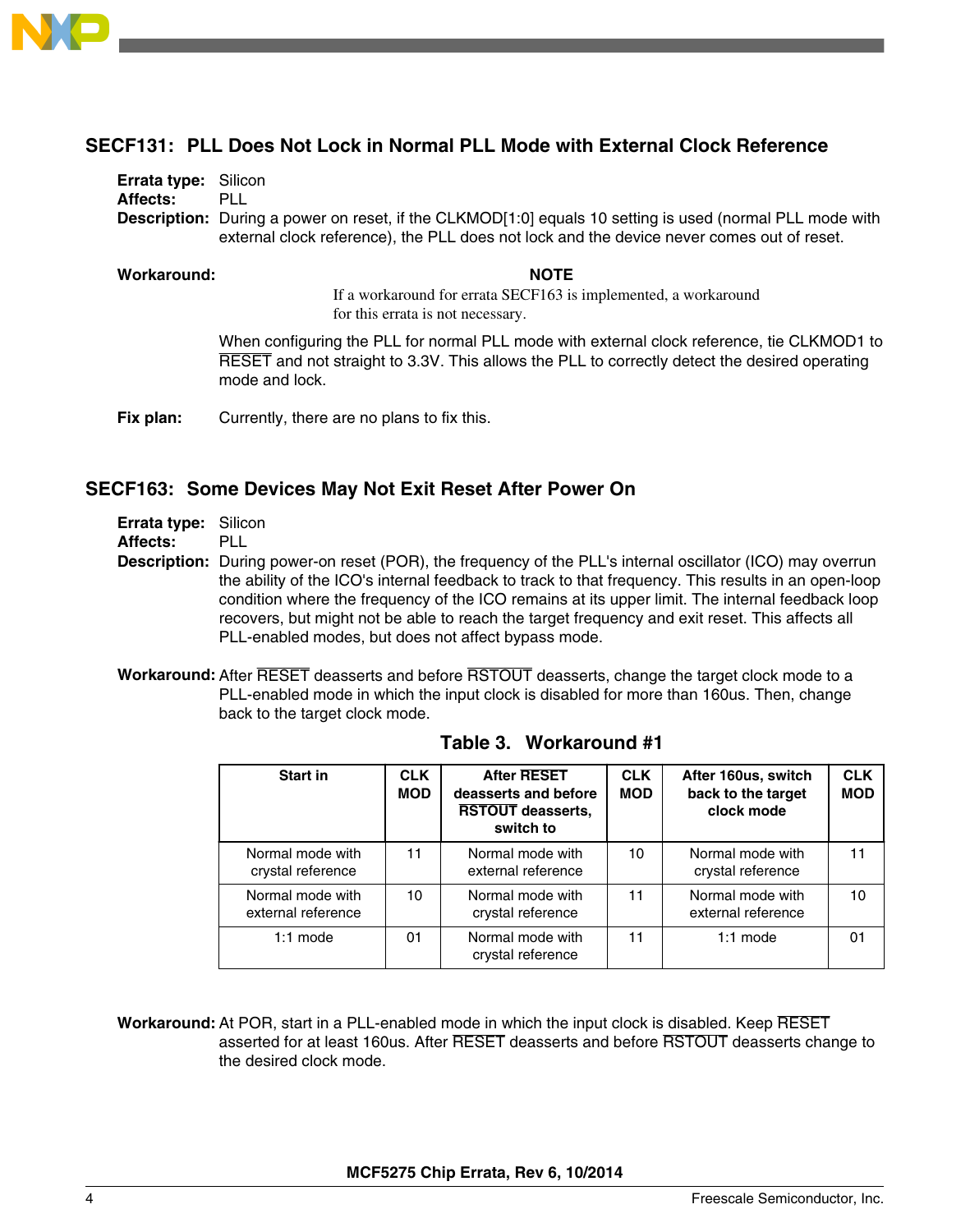<span id="page-4-0"></span>

| <b>Start in</b>                     | <b>CLK MOD</b> | After RESET deasserts and before<br><b>RSTOUT deasserts, switch to</b><br>target clock mode | <b>CLK MOD</b> |
|-------------------------------------|----------------|---------------------------------------------------------------------------------------------|----------------|
| Normal mode with external reference | 10             | Normal mode with crystal reference                                                          | 11             |
| Normal mode with crystal reference  | 11             | Normal mode with external reference                                                         | 10             |
| Normal mode with crystal reference  | 11             | $1:1$ mode                                                                                  |                |

**Table 4. Workaround #2**

**Fix plan:** Currently, there are no plans to fix this.

### **SECF220: CCR[PSTEN] bit not implemented**

**Errata type:** Silicon **Affects:** CCM **Description:** The CCM\_CCR[PSTEN] bit is documented in the reference manual as a PST[3:0]/DDATA[3:0] enable. This bit is not actually implemented on the MCF5275/4 device. The bit cannot be set. The PST and DDATA signals are enabled by default and cannot be disabled using this bit.

- **Workaround:** Do not attempt to use the CCM\_CCR[PSTEN] bit. Booting the processor in JTAG mode is the recommended method to disable the PST[3:0] and DDATA[3:0] signals.
- **Fix plan:** Currently, there are no plans to fix this.